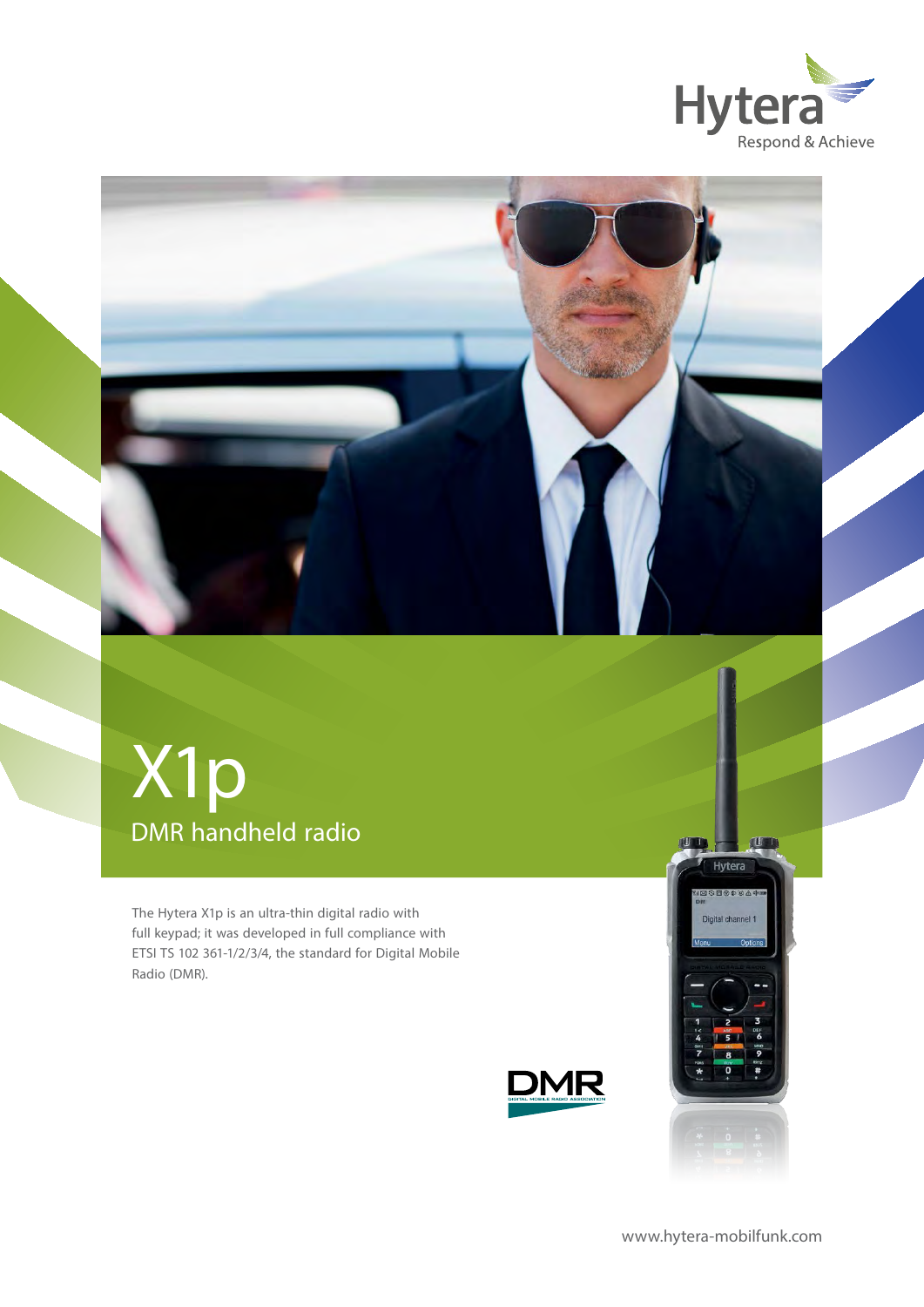# **Radio**

X1p **DMR handheld radio**











## **Highlights**

#### **Compact design**

The X1p from Hytera combines compact design with extensive DMR functionality, integrated in a chassis that is only 21 mm thick. Thanks to its small dimensions, this handheld radio is perfectly suited to concealed applications. Despite its compact design, the X1p has a full keypad and four programmable keys.

#### **Dust- and waterproof to IP67**

The X1p is reliable even in harsh operating conditions. It is waterproof and dustproof in accordance with degree of protection IP67, which means it is capable of withstanding a water depth of one meter for at least half an hour. The X1p also meets the requirements of the American MIL-STD-810 C/D/E/F/G standards and can therefore withstand even extreme mechanical loads.

#### **Integrated GPS as standard**

With the aid of the integrated GPS module the X1p can send position information to dispatcher systems, for example. Dispatchers can evaluate this information and use functions such as geofencing, radio localization and GPS tracking. The X1p can also determine and display the distance and direction to other radios with GPS support in the DMR system.

#### **Supports Hytera BT headsets**

Wireless audio accessories from Hytera can be connected directly to the X1p. As such the radio can be carried conveniently without having to route cables through the clothing.

#### **Different digital and analog operating modes**

The X1p was developed in compliance with the ETSI Digital Mobile Radio (DMR) standard. It supports both conventional DMR operation (DMR Tier II), DMR trunking (DMR Tier III) and operation in simulcast.

The X1p can also be operated in analog mode. Along with conventional analog radio it also supports analog trunking as per MPT 1327.

#### **Calls to the telephone network**

Provided the X1p is registered in a DMR Tier II system via a repeater, selective calls can be made from the radio directly to the telephone network via this repeater. Telephone subscribers can also call specific individual radios or also groups.

#### **Upgradeable software**

Upgradeable software makes new features possible. By altering the firmware-software, other digital and analog operating modes can be enabled without the need for purchasing a new radio device.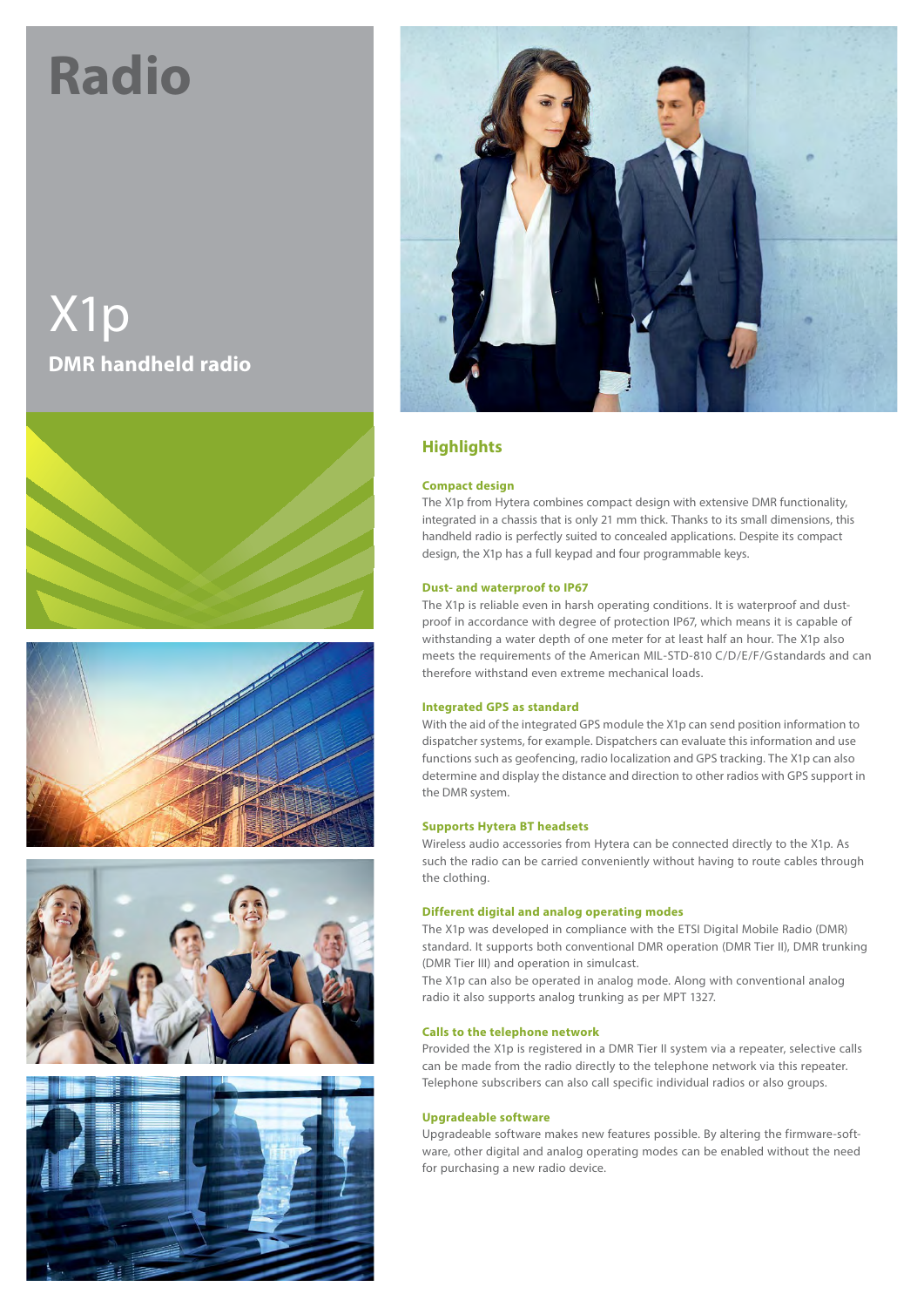#### **Multiple languages**

The X1p supports various menu languages. T9 support for text entry is available.

#### **Large color display**

The X1p has a 1.8" TFT LCD display (65,536 colors) that can be clearly seen even in bright sunlight outdoors.

#### **Digital encryption**

Encryption with encryption algorithm ARC4 (40 bit) in accordance with DMRA or with optional algorithms AES128 and AES256 (128 and 256 bit) ensures secure communication.



#### **Additional operating time**

In comparison to an analog radio, the operating time can be significantly increased by using DMR TDMA. This means that an operating time of up to 10 hours is possible.

#### **Direct mode**

Like all Hytera DMR radios, the X1p supports the usage of both timeslots in the direct mode. In this way two calls can be made at the same time in the same area.

#### **Versatile signaling**

Supports various forms of analog signaling including HDC1200, DTMF, 2-tone and 5-tone.

### **Versatile accessories for special tasks (extract)**



The illustrations below are for reference purposes only. The products might differ from these illustrations.